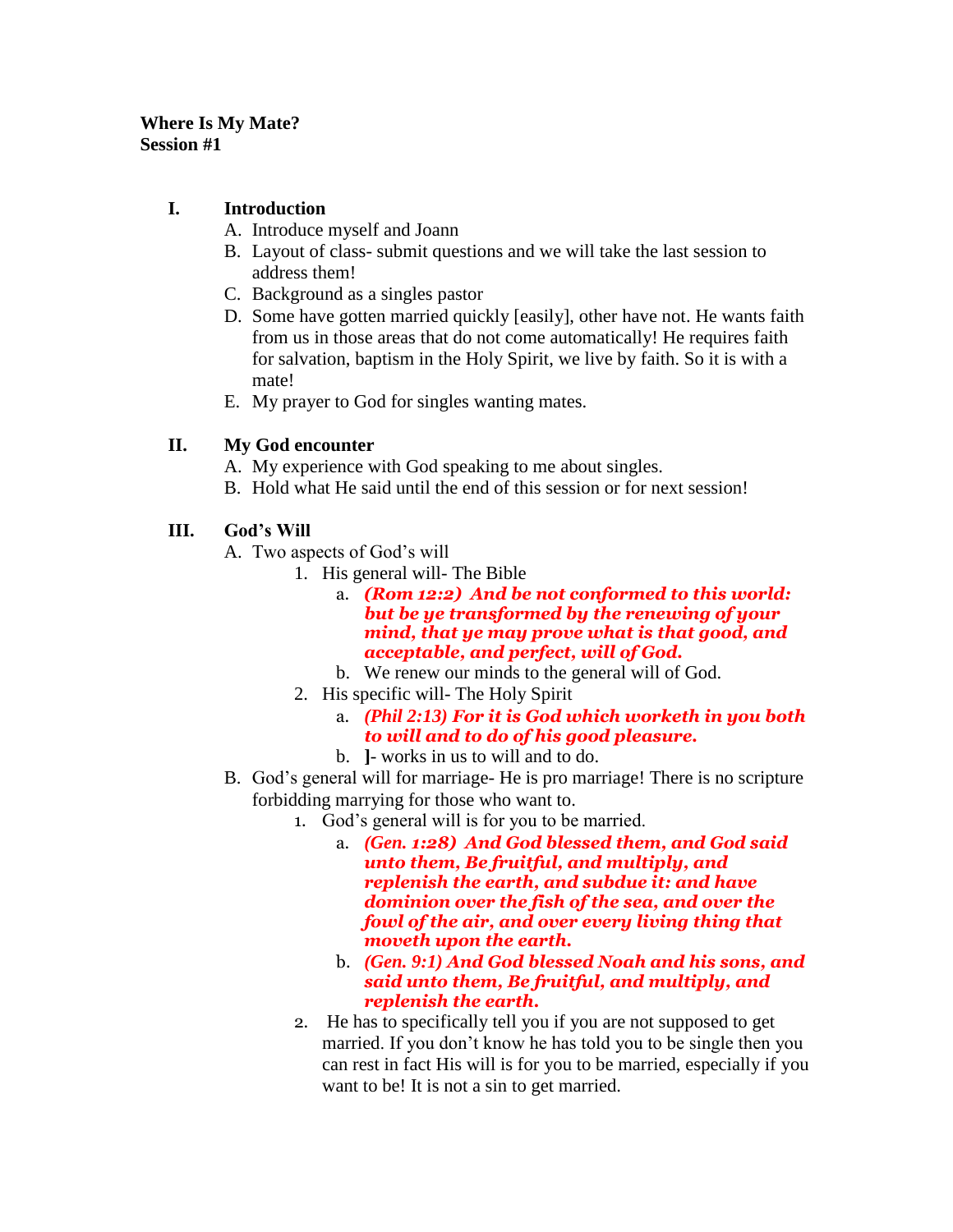- 3. *(1 Cor. 7:28)- But and if thou marry, thou hast not sinned; and if a virgin marry, she hath not sinned. Nevertheless such shall have trouble in the flesh: but I spare you.* 
	- a. This verse is written to all! Sin is to step out of the will of God. This verse shows us that if you want to get married as a single you are not sinning against God's will for your life. You will not step out of God great cosmic plan for you by deciding you want to get married in His parameters [*marrying a Christian*] and following His peace.
- 4. Some will be called to be single, but they will want to be unmarried and have a grace for it! If you have temptations towards the opposite sex you do not have the grace to be single all your life. It is not a sin to remain single!
- 5. In rare cases God will call someone to remain single.
	- a. Timothy Barnabas John the Baptist Miriam Elijah Elisha Jeremiah Daniel JESUS!!!
	- b. *Gen. 7:2- Of every clean beast thou shalt take to thee by sevens, the male and his female: and of beasts that are not clean by two, the male and his female.*
	- c. God commanded Noah to bring the animals two by two into the Ark. However, concerning clean animals he was to bring 7 of each kind on the ark. There were 3 couples but one single. The single one would be used to worship God and be a living sacrifice to God. So those who are called to be single can offer up their lives in worship and service to God!
- C. God's specific will concerning marriage
	- 1. We find God's specific will concerning marriage by the leading of the Holy Spirit.
	- 2. The main way the Spirit leads us is by the inner witness and inner desire.
		- a. The Spirit bears witness with our spirit- *Rom. 8:16- The Spirit itself beareth witness with our spirit, that we are the children of God:*
		- b. As we delight ourselves in God, He gives us our hearts desires-*Ps. 37:4- Delight thyself also in the LORD; and he shall give thee the desires of thine heart.* [We check if our heart desire is from God is by drawing closer to God]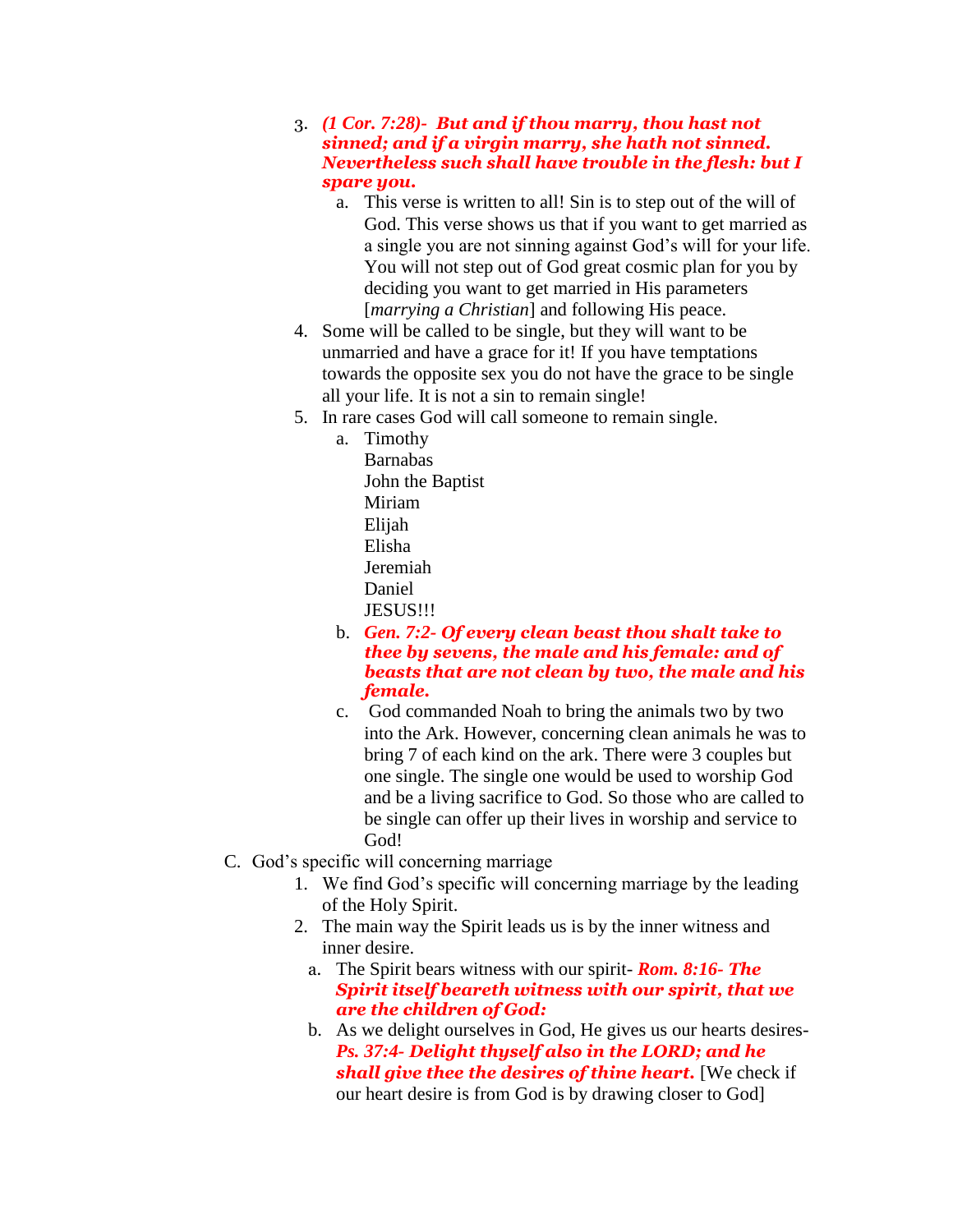- c. God is at work in us to give us the desire and ability to do His will! *Phil. 2:13- [Not in your own strength] for it is God Who is all the while effectually at work in you [energizing and creating in you the power and desire], both to will and to work for His good pleasure and satisfaction and delight. [Amp.]*
- 3. Being honest with your own heart!
	- a. My testimony of me not being honest with my own heart's desires
	- b. You cannot vacillate back and forward and receive from God. *James 1:6-7- But let him ask in faith, nothing wavering. For he that wavereth is like a wave of the sea driven with the wind and tossed. For let not that man think that he shall receive any thing of the Lord.*
- 4. Sanctified desire
	- a. God gives us desires, but they are to be sanctified by being submitted to His timing, direction, and Lordship
	- b. God will not give us our heart's desire if it will usurp His position of supremacy in our heart. *James 4:3- Ye ask, and receive not, because ye ask amiss, that ye may consume it upon your lusts.*
	- c. Often you will have to wait to receive what your heart wants the most because those desires must be sanctified or they will be destructive to you and others.
	- d. While you wait is the time to delight yourself in God! If you cannot delight yourself in God before the promise comes, you will actually delight yourself in God less when it does come.
- D. **Once you are convinced of the will of God then you can pray in faith**!
	- *1. Mark 11:23-24-For verily I say unto you, That whosoever shall say unto this mountain, Be thou removed, and be thou cast into the sea; and shall not doubt in his heart, but shall believe that those things which he saith shall come to pass; he shall have whatsoever he saith. Therefore I say unto you, What things soever ye desire, when ye pray, believe that ye receive them, and ye shall have them.*
		- a. Do not claim a certain person you want to be your mate! If someone does not want to be with you, then move on! If God wants them to be with you, God will bring them around to you!
		- b. No faith or spirit weddings where you marry who you want "in the Spirit" and it will make them be your spouse!
		- c. Often singles are too vague in their prayers. They put the whole matter of if they get married or not in God's hands. They pray, "God whatever you want for me please do that. If you want me married then fine, if you don't want me to be married that is fine, whatever Lord!" That prayer sounds pious, but it is actually dumb. Can you get healed that way?